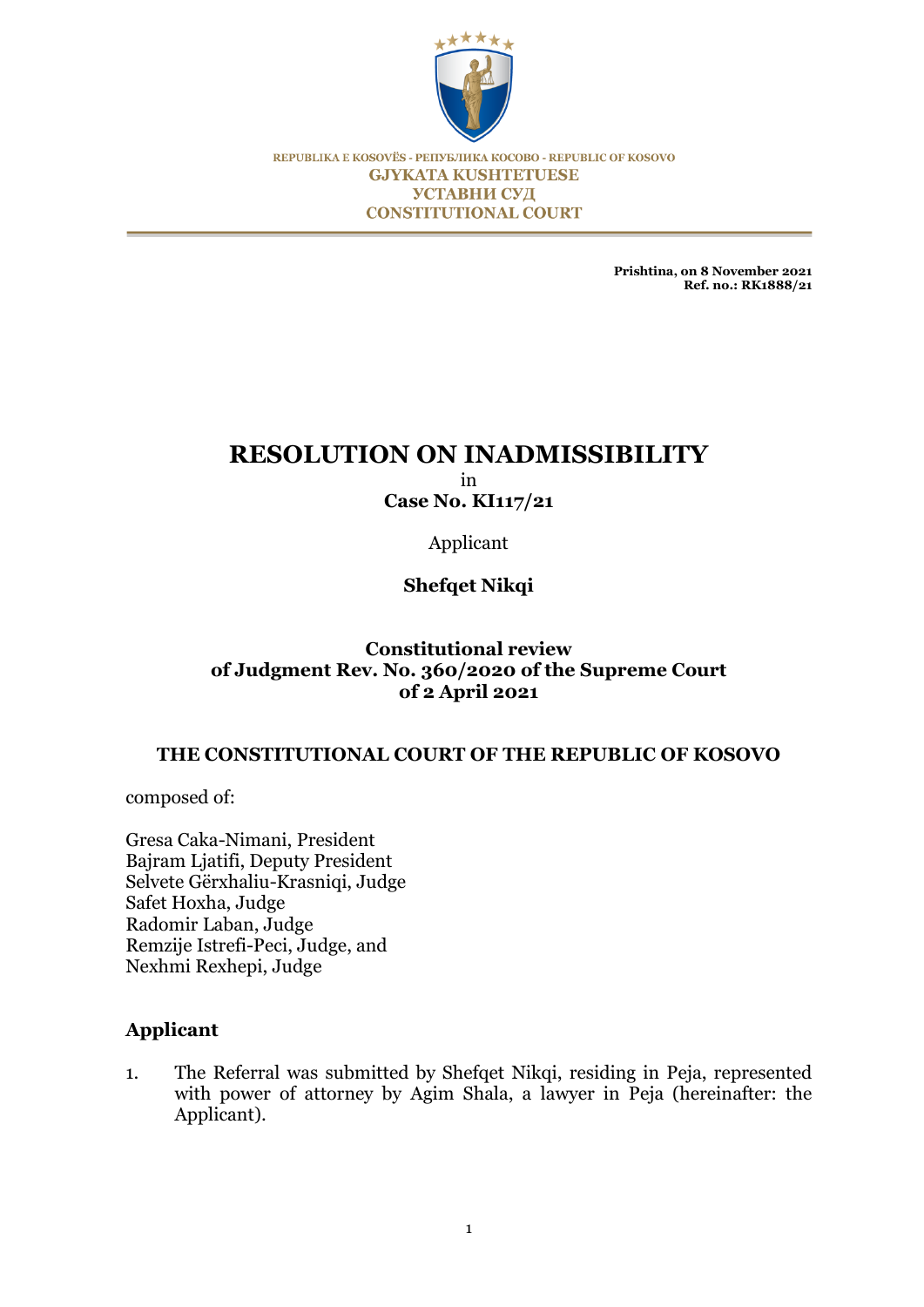# **Challenged decision**

- 2. The Applicant challenges Judgment [Rev. No. 360/2020] of 2 April 2021 of the Supreme Court of the Republic of Kosovo (hereinafter: the Supreme Court) in conjunction with Judgment [Ac. No. 2837/15] of 29 January 2020 of the Court of Appeals of the Republic of Kosovo (hereinafter: the Court of Appeals) and Judgment [C. No. 561/12] of 17 June 2015 of the Basic Court in Peja (hereinafter: the Basic Court).
- 3. The Applicant was served with the challenged Judgment of the Supreme Court on 19 April 2021.

# **Subject matter**

4. The subject matter is the constitutional review of the challenged Judgment, whereby the Applicant alleges that his fundamental rights and freedoms guaranteed by Articles 24 [Equality Before the Law]; 46 [Protection of Property] paragraph 1; and 54 [Judicial Protection of Rights] of the Constitution of the Republic of Kosovo (hereinafter: the Constitution) have been violated.

# **Legal basis**

5. The Referral is based on paragraphs 1 and 7 of Article 113 [Jurisdiction and Authorized Parties] of the Constitution, Articles 22 [Processing Referrals] and 47 [Individual Requests] of Law No. 03/L-121 on the Constitutional Court of the Republic of Kosovo (hereinafter: the Law) and Rule 32 [Filing of Referrals and Replies] of the Rules of Procedure of the Constitutional Court of the Republic of Kosovo (hereinafter: the Rules of Procedure).

# **Proceedings before the Court**

- 6. On 28 June 2021, the Constitutional Court of the Republic of Kosovo (hereinafter: the Court) received the Applicant's Referral.
- 7. On 8 July 2021, the President of the Court Gresa Caka-Nimani appointed Judge Safet Hoxha as Judge Rapporteur and the Review Panel composed of Judges: Radomir Laban (Presiding), Remzije Istrefi-Peci and Nexhmi Rexhepi.
- 8. On 22 July 2021, the Court notified the legal representative about the registration of the Referral and requested him to submit the power of attorney for representation of the Applicant before the Constitutional Court.
- 9. On 5 August 2021, the Applicant's legal representative submitted the power of attorney requested by the Court.
- 10. On 13 August 2021, the Court submitted a copy of the Referral to the Supreme Court. On the same date, the Court sent to the Basic Court in Prishtina a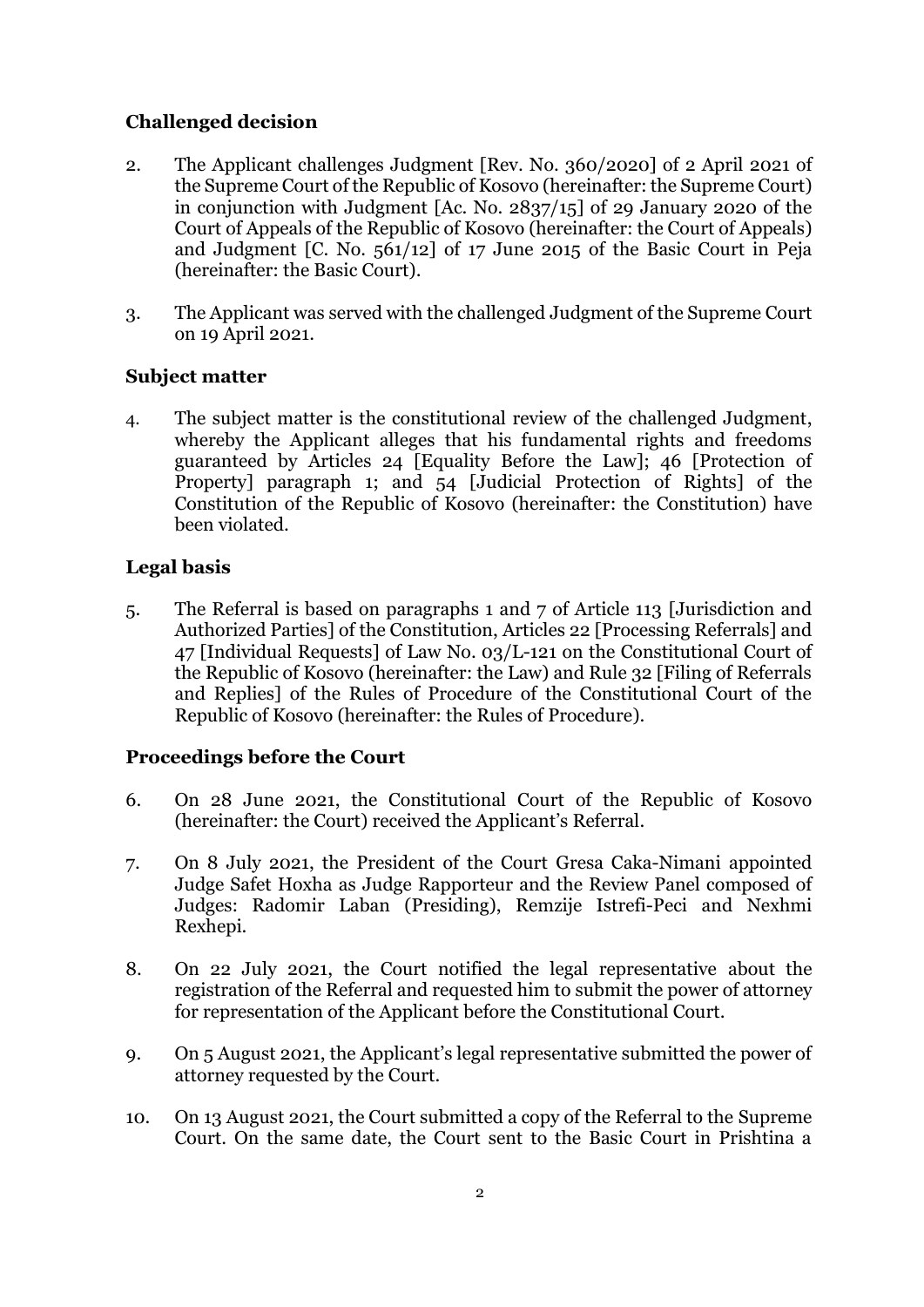request to submit the acknowledgment of receipt, which proves the date when the Applicant was served with the challenged Judgment of the Supreme Court.

- 11. On 24 August 2021, the Basic Court submitted to the Court the acknowledgment of receipt, which proves that the Applicant was served with the challenged Decision of the Supreme Court on 19 April 2021.
- 12. On 21 October 2021, the Review Panel considered the report of the Judge Rapporteur, and unanimously made a recommendation to the Court on the inadmissibility of the Referral.

## **Summary of facts**

- 13. On 12 July 2012, the Applicant filed a claim with the Municipal Court in Peja for the return of the property occupied by J.N. and D.N. In his statement of claim, the Applicant specified that after the engagement of the surveyor in 2007, it was ascertained that the border or the defining line between the immovable property, namely the plots [320/1 and 321/1] registered in the name of the Applicant and the immovable property of the respondents is not where it is recorded in the cadastral registers but it is a few meters deep in the immovable property of the respondents on the east side of the immovable property of the Applicant. Consequently, the Applicant requested the Municipal Court in Peja to find that the respondents have usurped a part of cadastral plots no. 320/1 and 321/1 registered and evidenced in the certificate of ownership in the name of the Applicant.
- 14. On 24 May 2013, J.N and D.N filed a counterclaim with the Basic Court in Peja by which they requested that the Applicant's statement of claim be rejected in its entirety and that it be confirmed that J.N is the owner on the basis of the adverse possession. According to J.N and D.N the boundary line between their immovable properties and of the Applicant was determined with the consent of their distant predecessors. According to them, the registration in the cadastral registers cannot change the factual situation, which according to them, was set many years ago.
- 15. On 11 February 2015, the Applicant submitted the specification of his statement of claim to the Basic Court in Peja, whereby he specified that the disputed immovable property for which he filed a statement of claim covered a surface area of 1670 m2.
- 16. On 17 June 2015, the Basic Court in Peja, by Judgment C. No. 561/12 (i) rejected the Applicant's statement of claim as ungrounded in its entirety; (ii) approved the statement of claim of the respondent J.N as partially grounded and confirmed that J.N is the owner on the basis of adverse possession of the immovable property of 1670 m2 between plot 320/1 and 320/2; (iii) rejected the statement of claim of the respondent J.N. by which he claimed to be the owner based on the holding by adverse possession of the part of plot 320/2 in a surface area of 200m2 as partly ungrounded; (iv) obliged the Applicant to recognize the property right to J.N, according to item II of the enacting clause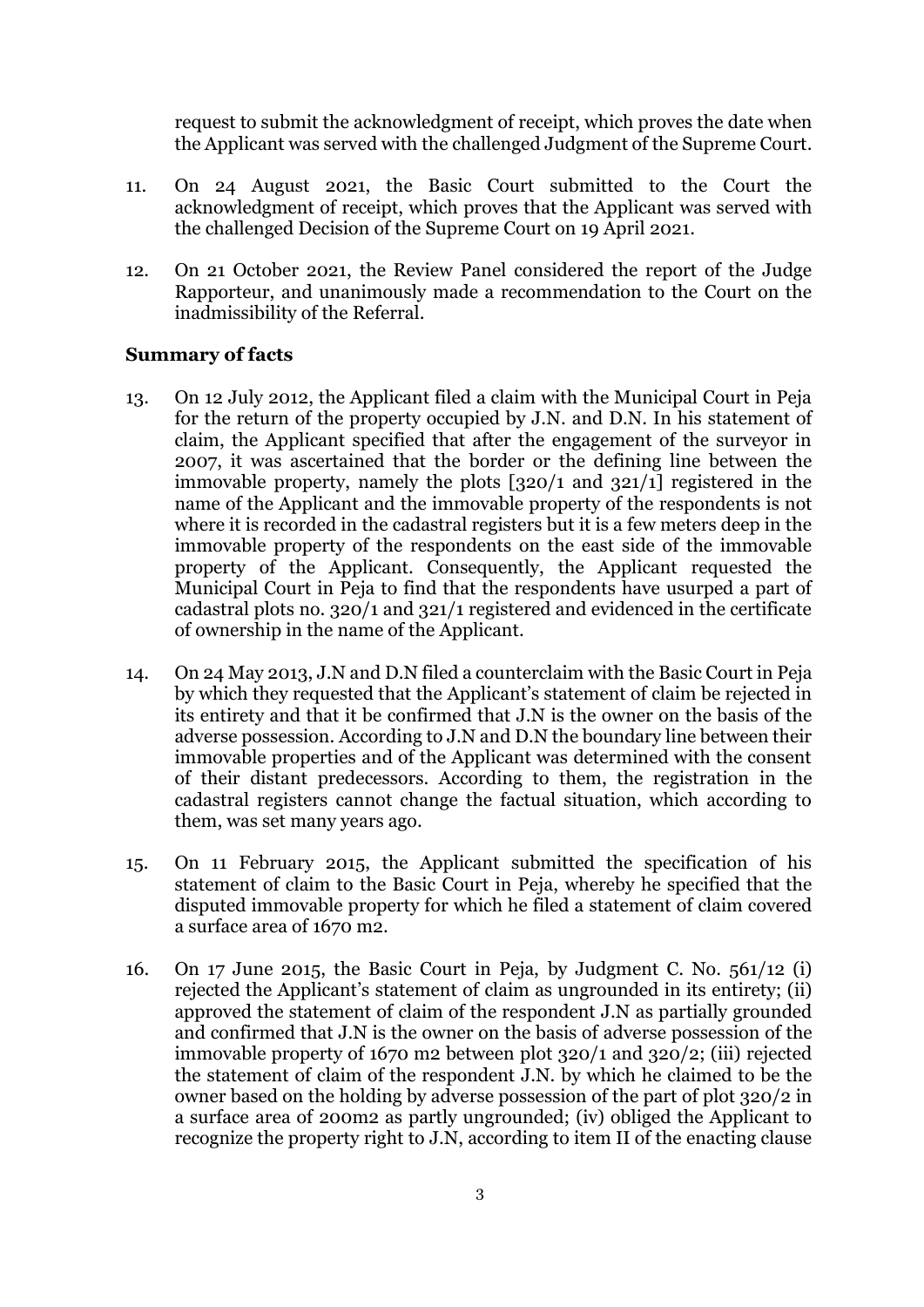and also to allow the registration of the property in the cadastral books; and (iv) ordered the Applicant to pay to J.N and D.N. the costs of proceedings.

- 17. The Basic Court in its Judgment stated that in order to fully determine the factual situation on the proposal of the parties and *ex officio* heard the witnesses, appointed a surveyor and also in the presence of the surveyor, the litigating parties and their authorized persons had also realized the site inspection. The Basic Court after assessing the evidence found that the Applicant's statement of claim is ungrounded, and consequently concluded that J.N is the owner based on the holding through adverse possession of the immovable property in a surface area of 1670 m2 between plot 320/1 and 320/2. In relation to the latter, the Basic Court referred to Article 20 of the Law on Basic Property Relations of the SFRY, 1980 (hereinafter: LBPR) finding that J.N. acquired the right of ownership on the basis of good faith and the adverse possession over a period of twenty (20) years. Consequently, the Basic Court, referring to paragraphs 1 and 2 of Article 37 of the LBPR, found that the Applicant had lost the right to return the immovable property after more than twenty (20) years have passed since J.N started to hold the disputed immovable property.
- 18. On 10 July 2015, the Applicant filed an appeal with the Court of Appeals against the abovementioned Judgment of the Basic Court on the grounds of essential violations of the contested provisions; erroneous and incomplete determination of the factual situation and erroneous application of the substantive law. In the context of his allegation of erroneous application of the substantive law, the Applicant stated that part of his immovable property was usurped and that the respondents hold this part of the immovable property in bad faith.
- 19. On 29 January 2020, the Court of Appeals by Judgment [Ac. No. 2837/15] rejected as ungrounded the Applicant's appeal and upheld Judgment [C. No. 561/12] of 17 June 2015, of the Basic Court.
- 20. The Court of Appeals initially found that the above Judgment of the Basic Court did not contain essential violation of the provisions of the contested procedure, that the Basic Court correctly determined the factual situation and that the latter correctly applied the substantive law.
- 21. The Court of Appeals held that *"In the present case with the administered evidence, the continuity of possession and expiration of the necessary term for gaining ownership by adverse possession has been proven, as their predecessor but also [J.N and D.N] have held it in unimpeded possession in relation to [the Applicant ] since 1973, a fact that has not been contested either by [the Applicant], until the filing of the claim of this case, the latter have not been impeded by the [Applicant]'s predecessors, therefore, the conclusion of the first instance court on the grounds of the statement of claim [J.N and D.N] is in full compliance with the substantive legal provisions, in this case the Law on Basic Legal Property Relations, Article 28, paragraph 4, and that the requirements deriving from the content of the cited provision for the acquisition of property by adverse possession in this disputed case, have been*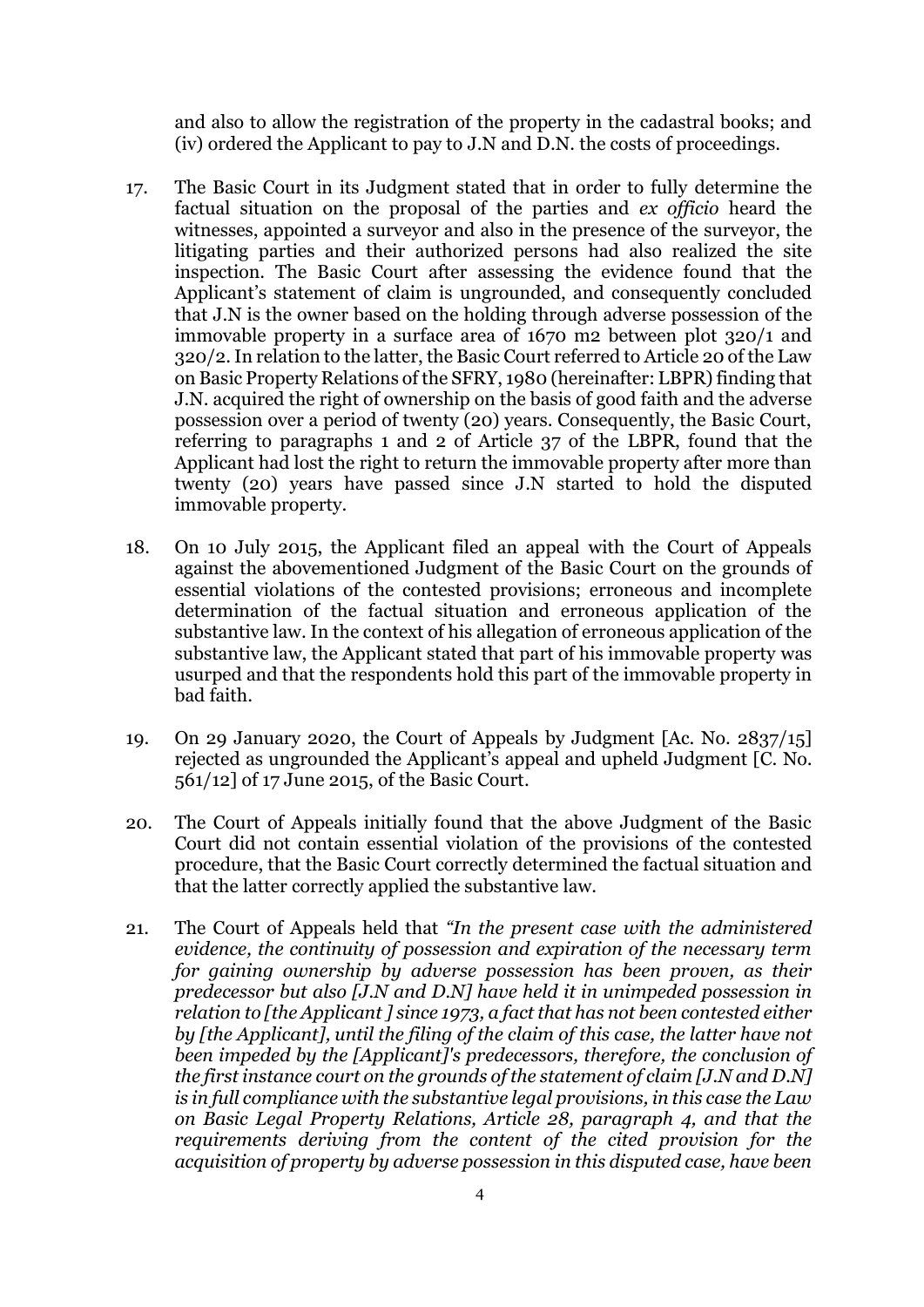*completed cumulatively, therefore, the court of appeals accepts the decision of the first instance court as fair and lawful".*

- 22. On 2 April 2020, the Applicant filed a revision with the Supreme Court against the abovementioned Judgment of the Court of Appeals on the grounds of essential violation of the provisions of the contested procedure and erroneous application of the substantive law. The Applicant, *inter alia*, stated that (i) the Basic Court and the Court of Appeals have applied the provisions of the law, namely LBPR, which according to him, is not applicable in the Republic of Kosovo since the entry into force of Law No. 03/L-159 on Property and Other Real Rights in 2009; and also states that (ii) *"in the present case we are not dealing with any acquisition of the ownership of the adverse possession in good faith, because in the present case there is no element of good faith. Also, the Court should have proved that in the present case the relations and family relations between the litigants may be aggravated due to the situation and the reason on which the [Applicant's] predecessor acquired the right of ownership, namely these two plots, plots no. 320/1 and 321 from the possession list no. 78 [...] have been given to the Applicant's predecessor in the name of reconciliation of (blood) entanglement".*
- 23. On 2 April 2021, the Supreme Court by Judgment [Rev. No. 360/2020] rejected as ungrounded the Applicant's revision.
- 24. The Supreme Court initially found that the Judgments of the Basic Court and the Court of Appeals did not contain essential violation of the provisions of the contested procedure or an erroneous application of substantive law.
- 25. The Supreme Court also found that J.N. was in possession in good faith and unimpeded by others in the disputed immovable property for more than twenty (20) years and consequently, on the basis of the adverse possession, under paragraph 4 of Article 28 of the LBPR has acquired the right of ownership over this immovable property.
- 26. The Supreme Court further finds that the fact that the disputed immovable property is evidenced in the name of the Applicant does not constitute a legal basis or a way of acquiring property (*iustus titullus-modus aquirendi*).
- 27. Finally, the Supreme Court reasoned that in the present case the provisions of the LBPR were applied, because the civil-legal relationship between the litigating parties had been established prior to the entry into force of the Law on Property and Other Real Rights.
- 28. On 26 May 2021, the Applicant filed a proposal with the State Prosecutor's Office to initiate a request for protection of legality against the Judgment of the Basic Court; Judgment of the Court of Appeals and Judgment of the Supreme Court.
- 29. On 7 June 2021, the State Prosecutor by Notification [KMLC. No. 49/2021] notified the Applicant that in accordance with paragraph 3 of Article 245 of the LCP his proposal to initiate a request for protection of legality is inadmissible.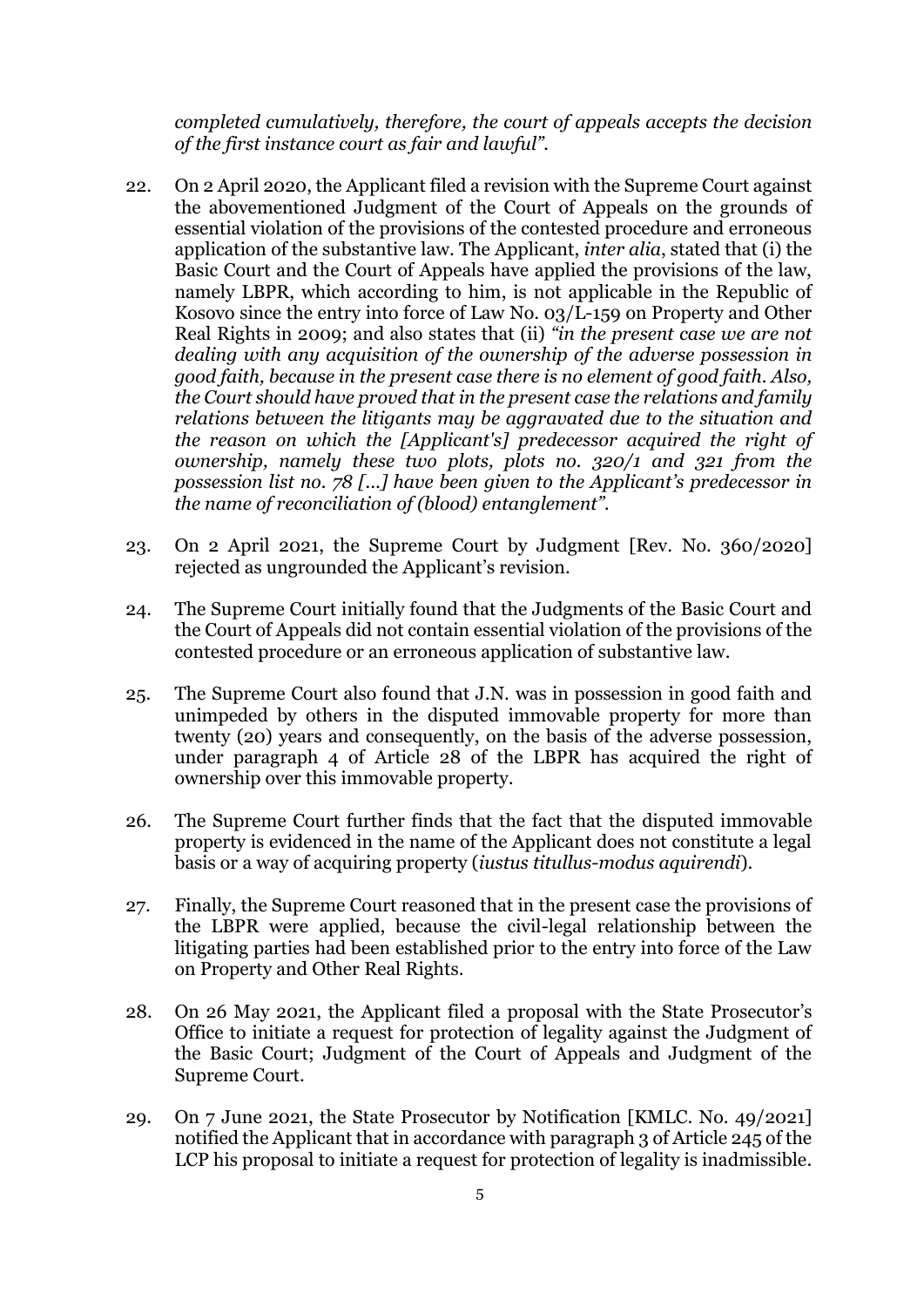#### **Applicant's allegations**

- 30. The Applicant alleges that the challenged Judgment of the Supreme Court was rendered in violation of his fundamental rights and freedoms guaranteed by Articles 24 [Equality Before the Law]; 46 [Protection of Property] paragraph 1; and 54 [Judicial Protection of Rights] of the Constitution.
- 31. With regard to Article 24 of the Constitution, the Applicant only states that *"These judgments violate the provision of Article 24 of the Constitution of the Republic of Kosovo, because I think that equality of the parties did not exist in the present case."*
- 32. Secondly, with regard to paragraph 1 of Article 46 of the Constitution, the Applicant alleges that *"There has also been a violation of the provision of Article 46 par. 1 of the Constitution of the Republic of Kosovo, regarding the protection of the right to property, by rejecting the right to the property where I am a legitimate and lawful owner and the property registered in my name".*
- 33. Thirdly, in relation to Article 54 of the Constitution, the Applicant only states that *"There has been a [violation] of the provision of Article 54 of the Constitution of the Republic of Kosovo, regarding the judicial protection of rights, here human rights related to property have been violated".*
- 34. The Applicant in the context of his abovementioned allegations also specifies that in his case Article 18 of the Law on Property and Other Real Rights has been violated, as well as paragraph 1 of Article 20 and paragraph 1 of Article 33 of the LBPR have been violated. Also, the Applicant alleges that in his case the provisions of the contested procedure have been violated, namely paragraph 2 of Article 182 of the LCP.
- 35. Finally, the Applicant requests the Court to find:

*"-Has the Basic Court in Peja decided correctly by Judgment C. No. 561/12 when it rejected my claim in its entirety, when I was in the occupied property when I am a legitimate and lawful owner, I had the property registered in my name as a legitimate heir and this property belongs to my predecessors as compensation for blood feud reconciliation - murder. How can the right of ownership be recognized to a person who is an usurper and possessor in bad faith of the property in question in this legalcivil dispute, when the Law on Property and Other Real Rights states in an explicit manner that the usurper-possessor in bad faith cannot become owner of the immovable property he has in possessions, and this issue has been regulated by both the previous law on LBPR and the current LPORR law.*

*- Has the Basic Court in Peja decided correctly, by its Judgment C. No. 561/12, only for the first respondent - counterclaimant [J.N], bypassing the second respondent - counterclaimant [D.M], and by not justifying at*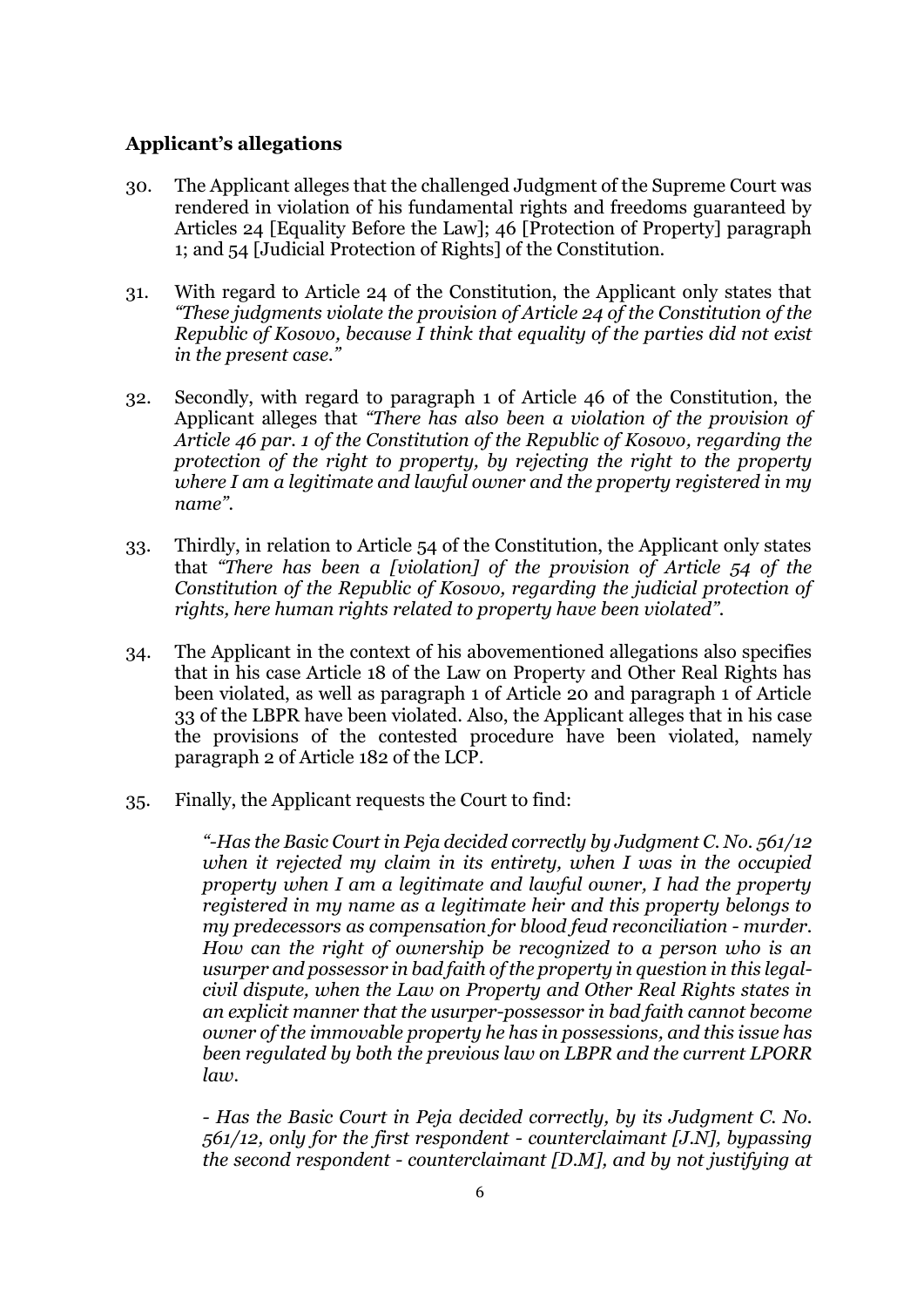*all why it has not been decided in relation to the latter and what is the fate of the usurped property, has it remained in the ownership of the legitimate and lawful owner - claimant, or the usurper.*

*[...]*

*- Has the second instance court (the Court of Appeals of Kosovo) decided correctly according to the law, when it rejected my appeal and upheld in entirety the judgment of the first instance court and the Supreme Court of Kosovo, has it decided according to the law regarding the revision filed by the claimant, as well as the Office of the State Prosecutor, whether it has decided correctly regarding the Request for Protection of Legality.*

*- Is there an excess of jurisdiction by the court?*

*- By these court acts, is there an incentive to renew the murders? (This was mentioned as a sensitive case in the present case, not a threat)."*

#### **Relevant constitutional and legal provisions**

# **Constitution of the Republic of Kosovo Article 24 [Equality Before the Law]**

*All are equal before the law. Everyone enjoys the right to equal legal protection without discrimination. 2. No one shall be discriminated against on grounds of race, color, gender, language, religion, political or other opinion, national or social origin, relation to any community, property, economic and social condition, sexual orientation, birth, disability or other personal status. 3. Principles of equal legal protection shall not prevent the imposition of measures necessary to protect and advance the rights of individuals and groups who are in unequal positions. Such measures shall be applied only until the purposes for which they are imposed have been fulfilled.*

#### **Article 46 [Protection of Property]**

*1. The right to own property is guaranteed. [...]*

## **Article 54 [Judicial Protection of Rights]**

*Everyone enjoys the right of judicial protection if any right guaranteed by this Constitution or by law has been violated or denied and has the right to an effective legal remedy if found that such right has been violated.*

# **LAW ON BASIC PROPERTY RELATIONS [promulgated on 30 January 1980]**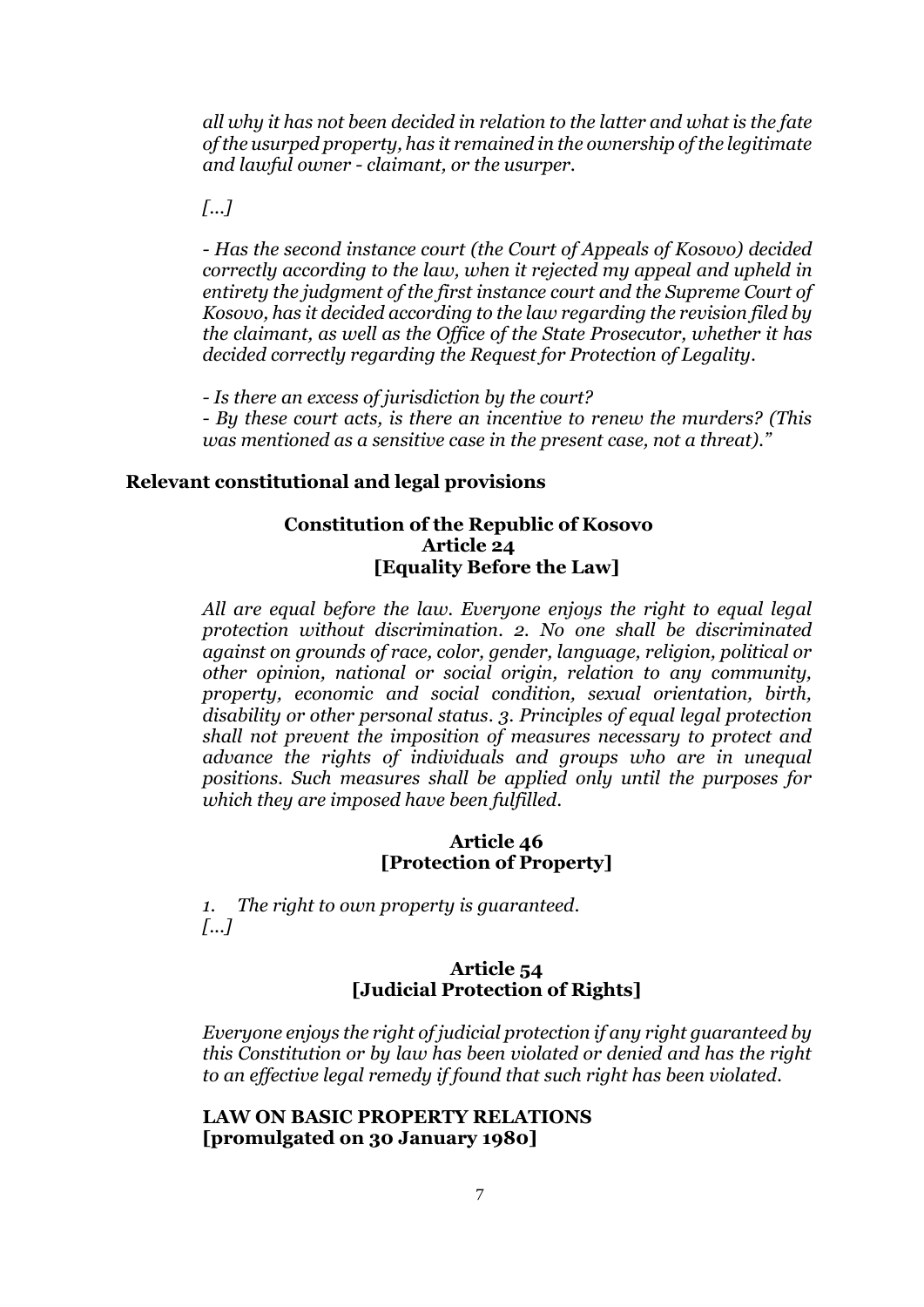#### **Article 28**

*The conscientious and legal holder of the private property, over which somebody else holds the property right, shall acquire the property right over such object through adverse possession after expiration of three years.*

*The conscientious and legal holder of the real estate, over which somebody else disposes of the property right, shall acquire the property right over such object through adverse possession after the expiration of ten years.*

*The conscientious holder of the private property, over which somebody else disposes of the property right over such object by adverse possession after expiration of ten years.*

*The conscientious holder of the real estate, over which somebody else disposes of the property right over such object by adverse possession after expiration of 20 years.*

*The heir shall become the conscientious holder from the moment of opning the inheritance even in the case when the testator was non- conscientious holder and the heir didn't know nor could have known for that, and the time for adverse possession start to run from the moment of opening the inheritance .*

#### **Article 30**

*The time needed for adverse possession starts to run from the day the holder has entered into the right of possession of the object and it shall be terminated with expiration of the last day of the period needed for adverse possession.*

*In time needed for adverse possession shall also be counted the time during which the predecessors of the present holder have been holding the object conscientious and legal holders, that is conscientious holders.*

*For interruption, that is delay of the adverse possession shall accordingly be applied provisions on interruption, that is delay of the obsolete demand.*

# **Article 33**

*On the basis of the legal work the property right over a real estate shall be acquired by registration into the "public notary book" (cadastral books) or in some other appropriate way that is prescribed by law.*

# **LAW No. 03/L-154 ON PROPERTY AND OTHER REAL RIGHTS**

#### **PART III OWNERSHIP CHAPTER I**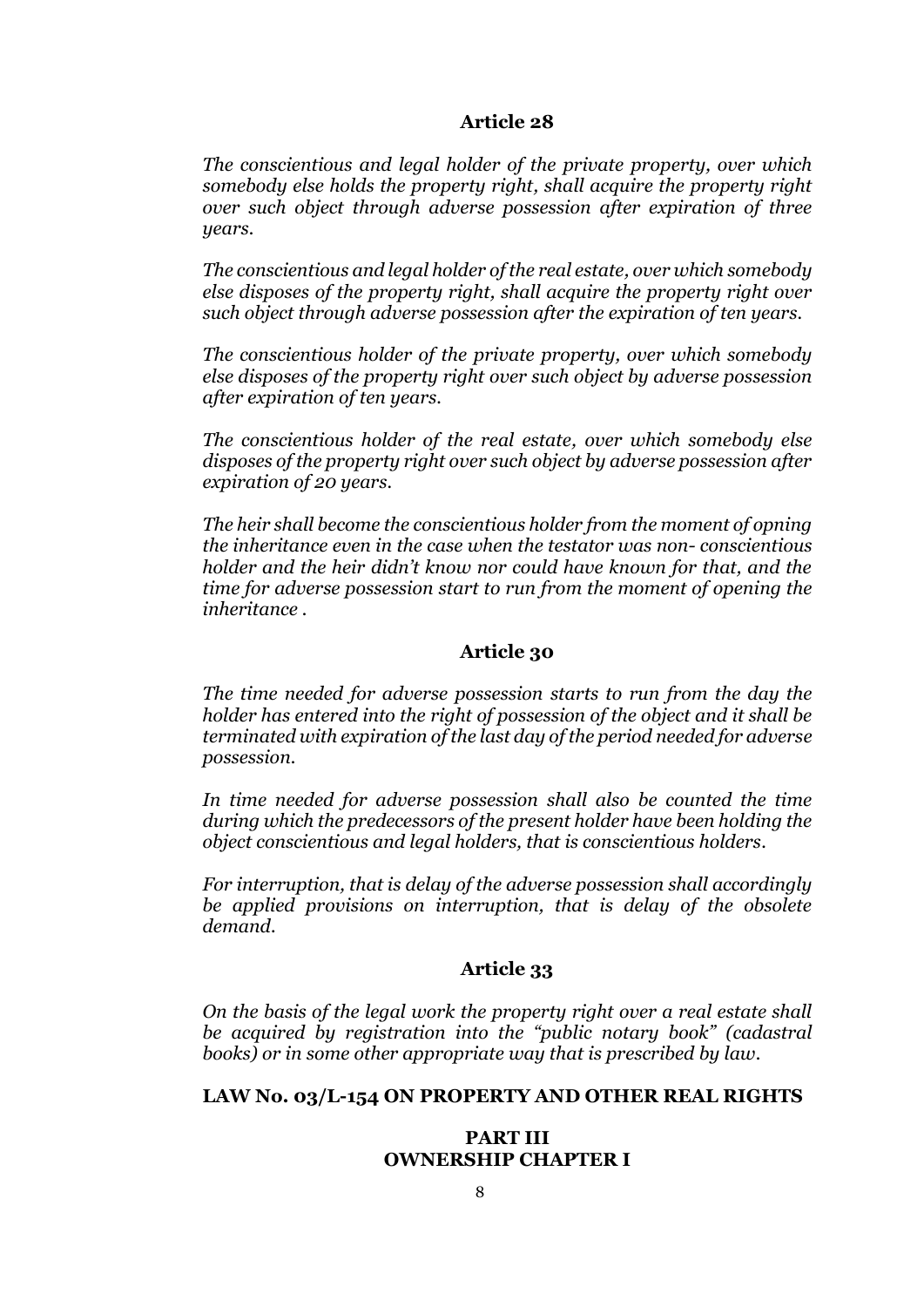## **GENERAL PROVISIONS**

## **Article 18 Ownership**

*1. Ownership is the comprehensive right over a thing. The owner of a thing may, unless it is not contrary to the law or the rights of third parties, deal with the thing in any manner he sees fit, in particular possess and use it, dispose of it and exclude others from any interference.*

*[...]*

# **Admissibility of the Referral**

- 36. The Court first examines whether the admissibility requirements established by the Constitution, and further specified by the Law and the Rules of Procedure have been met.
- 37. In this respect, the Court refers to paragraphs 1 and 7 of Article 113 [Jurisdiction and Authorized Parties] of the Constitution, which establish:

*"1. The Constitutional Court decides only on matters referred to the court in a legal manner by authorized parties.*

*[…]*

*7. Individuals are authorized to refer violations by public authorities of their individual rights and freedoms guaranteed by the Constitution, but only after exhaustion of all legal remedies provided by law."*

38. The Court further refers to Articles 47 [Individual Requests], 48 [Accuracy of the Referral] and 49 [Deadlines] of the Law, which establish:

## Article 47 [Individual Requests]

*"1. Every individual is entitled to request from the Constitutional Court legal protection when he considers that his/her individual rights and freedoms guaranteed by the Constitution are violated by a public authority.* 

*2. The individual may submit the referral in question only after he/she has exhausted all the legal remedies provided by the law".* 

## Article 48 [Accuracy of the Referral]

*In his/her referral, the claimant should accurately clarify what rights and freedoms he/she claims to have been violated and what concrete act of public authority is subject to challenge.*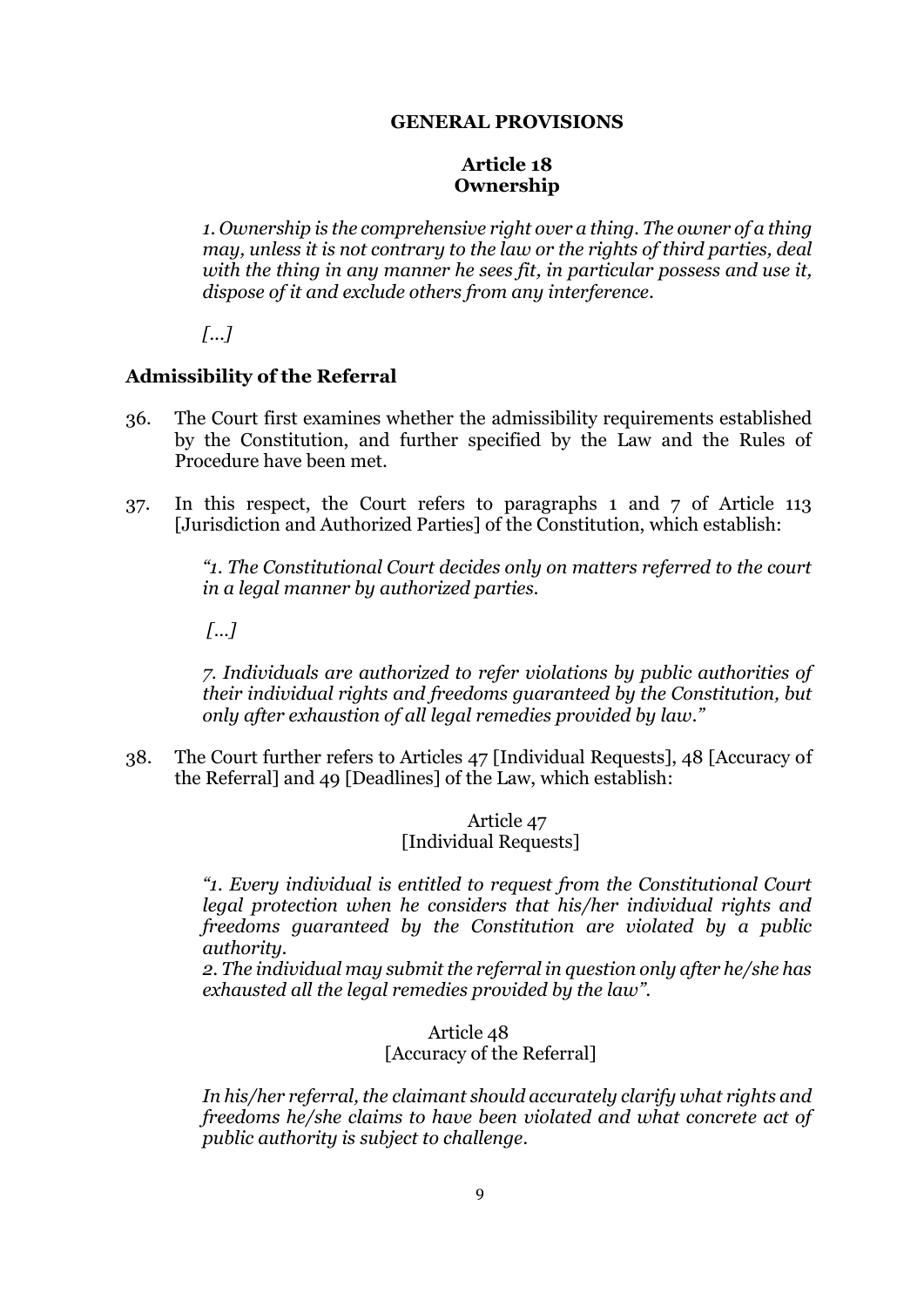## Article 49 [Deadlines]

*The referral should be submitted within a period of four (4) months. The deadline shall be counted from the day upon which the claimant has been served with a court decision. [...]*

- 39. With regard to the fulfillment of these requirements, the Court finds that the Applicant is: an authorized party; challenges an act of a public authority, namely Judgment Rev. No. 360/2020 of 2 April 2021 of the Supreme Court; has specified the rights and freedoms he claims to have been violated; has exhausted all legal remedies provided by law, and has submitted the referral within the legal deadline.
- 40. In addition, the Court also examines whether the Applicant has met the admissibility criteria set out in Rule 39 [Admissibility Criteria] of the Rules of Procedure. In this regard, the Court will refer to the relevant rules of the Rules of Procedure as follows:

#### Rule 39 Admissibility Criteria

*"(1) The Court may consider a referral as admissible if:* 

*(…)* 

*(d) the referral accurately clarifies and adequately sets forth the facts and allegations for violation of constitutional rights or provisions.*

*(2) The Court may consider a referral as inadmissible if the referral is manifestly ill founded because the Applicant has not sufficiently proved and substantiated the claim."*

41. Based on the case law of the ECtHR but also of the Court, a referral may be declared inadmissible as "*manifestly ill-founded*" in its entirety or only with respect to any specific claim that a referral may constitute. In this regard, it is more accurate to refer to the same as *"manifestly ill-founded claims*". The latter, based on the case law of the ECtHR, can be categorized into four separate groups: (i) claims that qualify as claims of "*fourth instance*"; (ii) claims that are categorized as *"clear or apparent absence of a violation*"; (iii) "*unsubstantiated or unsupported*" claims; and finally, (iv) "*confused or farfetched*" claims". This the Court has also adopted in its case law the concept of inadmissibility on the basis of a claim assessed as "*manifestly ill-founded*", and the specifics of the above four categories of claims qualified as "*manifestly ill-founded*" developed through the case law of the ECtHR, including but not limited to cases KI40/20 with Applicant *Sadik Gashi*, Resolution on Inadmissibility, of 20 January 2021; KI163/18, Applicant *Kujtim Lleshi*, Resolution on Inadmissibility, of 24 June 2020; and KI21/21, Applicant, *Asllan Meka*, Resolution on Inadmissibility, of 28 April 2021).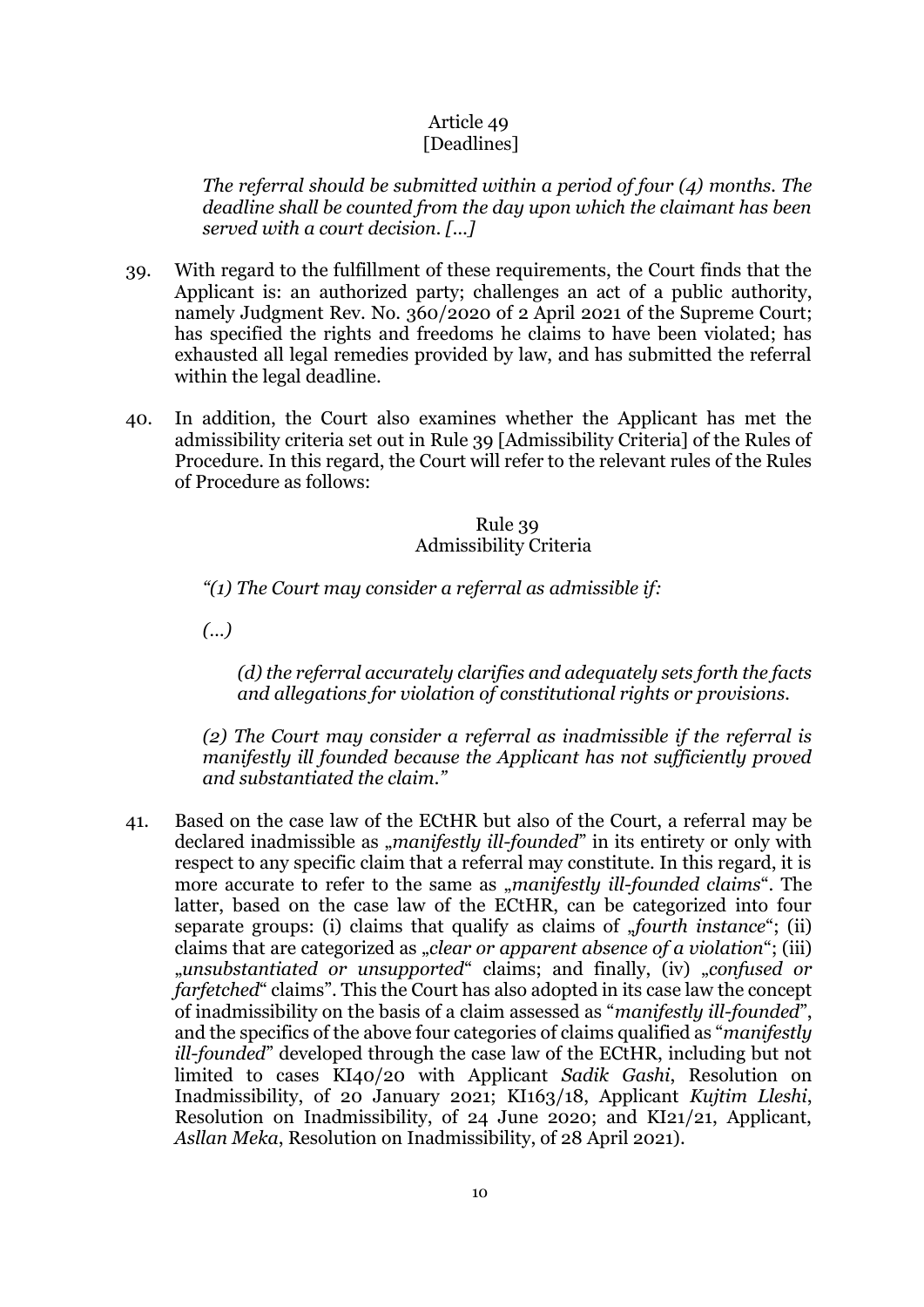- 42. In the context of the assessment of the admissibility of the Referral, namely, the assessment of whether the Referral is manifestly ill-founded on constitutional basis, the Court will first recall the substance of the case that this referral entails and the relevant claims of the Applicant, in the assessment of which the Court will apply the standards of the case law of the ECtHR, in accordance with which, pursuant to Article 53 [Interpretation of Human Rights Provisions] of the Constitution, it is obliged to interpret the fundamental rights and freedoms guaranteed by the Constitution.
- 43. In this regard, and initially, the Court recalls that the circumstances of the present case relate to the statement of claim of the Applicant filed with the Municipal Court in Peja whereby he specified that after the engagement of the surveyor in 2007, it was ascertained that the border or the boundary line between the immovable property, namely the plots [320/1 and 321/1] registered in the name of the Applicant and the immovable property of the respondents is not where it is recorded in the cadastral registers but it is a few meters deep in the immovable property of the respondents on the east side of the immovable property of the Applicant. The Applicant's specified statement of claim filed with the Basic Court specified that this disputed immovable property included a surface area of 1670 m2. Consequently, the Applicant requested the Basic Court to (i) approve his statement of claim; (ii) to find that the respondents J.N and D.N have usurped the abovementioned immovable property registered in the certificate of ownership on behalf of the Applicant and (iii) to oblige the respondents to return this part of the immovable property. On 24 May 2013, J.N and D.N, in their capacity as respondents counterclaimants, filed a counterclaim with the Basic Court whereby they requested that the Applicant's statement of claim be rejected in its entirety and to confirm that J.N is the owner on the basis of the adverse possession of the disputed immovable property. On 17 June 2015, the Basic Court by Judgment C. No. 561/12 among other things (i) rejected as ungrounded the Applicant's statement of claim in its entirety; (ii) approved as partially grounded the statement of claim of the respondent-counterclaimant J.N and confirmed that the latter is the owner on the basis of the adverse possession of the immovable property in the surface area of 1670 m2 between plot 320/1 and 320/2 as well as established in paragraph 4 of Article 28 of the LBPR. Against the Judgment of the Basic Court, the Applicant filed an appeal with the Court of Appeals, and the latter by Judgment [Ac. No. 2837/15], of 29 January 2020, rejected the Applicant's appeal as ungrounded, upholding the finding and position of the Basic Court in entirety. As a result, the Applicant against the aforementioned Judgment of the Court of Appeals filed revision with the Supreme Court. On 2 April 2021, the Supreme Court by Judgment [Rev. No. 360/2020] rejected the Applicant's revision as ungrounded.
- 44. The Court also notes that after the issuance of the Judgment [Rev. No. 360/2020] of 2 April 2021 of the Supreme Court, namely on 26 May 2021, the Applicant filed a proposal with the State Prosecutor's Office to initiate a request for protection of legality against the Judgments of the Basic Court, the Court of Appeals and the Supreme Court, for which proposal the State Prosecutor by his Notification, of 7 June 2021 notified the Applicant that his proposal is inadmissible.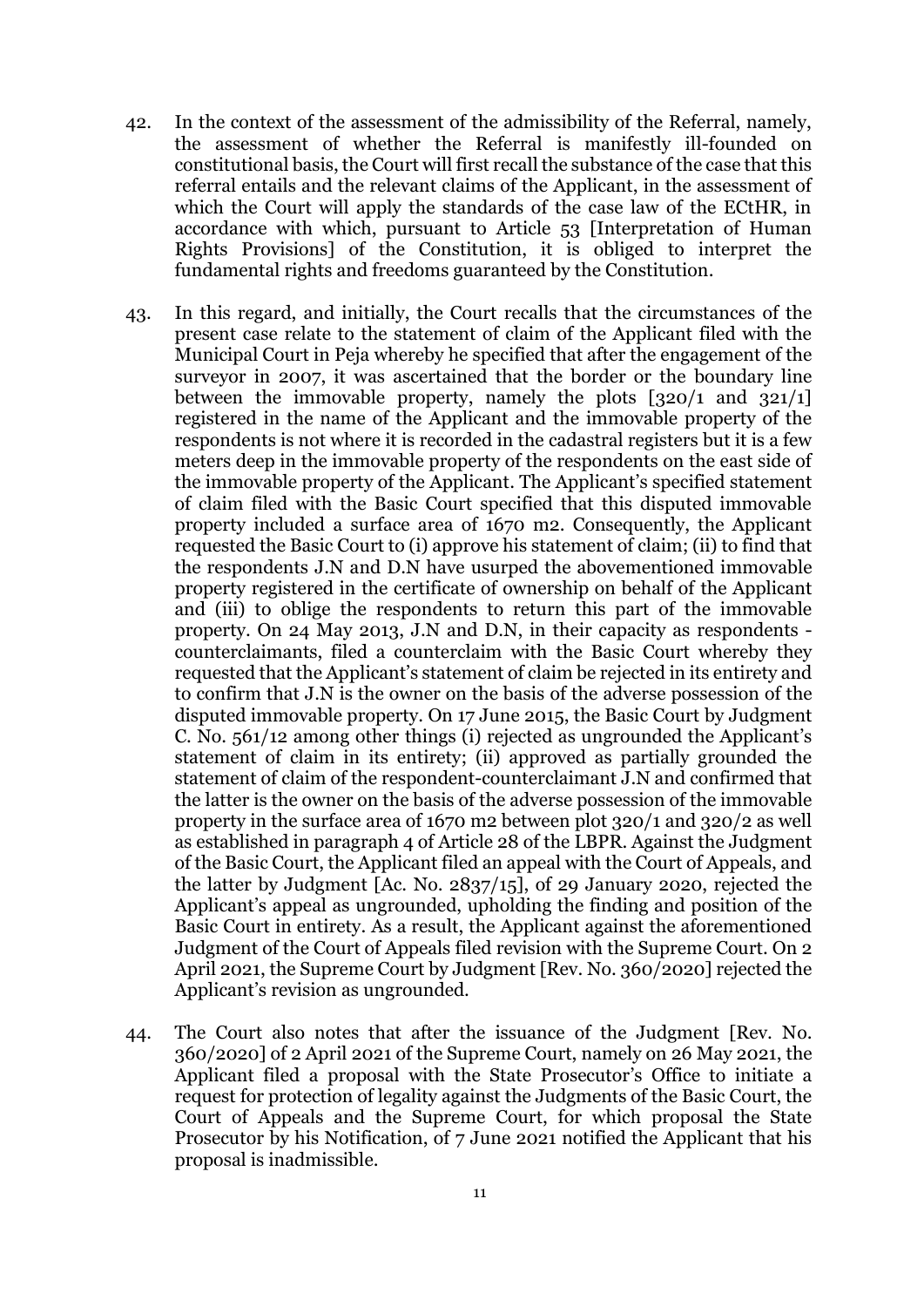- 45. However, the Court recalls that the Applicant in his Referral specifically referred to the Judgment [Rev. No. 360/2020] of 2 April 2021 of the Supreme Court as a final decision, rendered in court proceedings. Having said that, the Court also recalls that the Applicant challenges the findings given by the challenged Judgment of the Supreme Court alleging a violation of his fundamental rights guaranteed by Articles 24 [Equality Before the Law]; 46 [Protection of Property] paragraph 1; and 54 [Judicial Protection of Rights] of the Constitution.
- 46. The Court will further examine the Applicant's allegation in relation to paragraph 1 of Article 46 of the Constitution to proceed with the examination of his allegations in relation to Articles 24 and 54 of the Constitution.

# *I. Regarding the allegation of violation of Article 46 of the Constitution*

- 47. The Court recalls that the Applicant in his Referral alleges that his property right has been violated, and in this connection, in essence, specifies that he is the legitimate owner of the abovementioned immovable property, which is registered in the cadastral books in his name. In the context of his allegation of violation of his right to property, the Applicant also alleges a violation of Article 18 of the Law on Property and Other Real Rights and paragraph 1 of Article 20 and paragraph 1 of Article 33 of the LBPR, 1980.
- 48. In this regard, the Court considers that the Applicant's allegation related to the finding of the regular courts that the respondent - counterclaimant J.N acquired his immovable property on the basis of the adverse possessions as established in paragraph 4 of Article 28 of the LBPR falls into the category of "*fourth instance*" allegations, because it includes issues related to the interpretation and application of the law, namely "*legality*" and not "*constitutionality*".
- 49. The Court has also consistently asserted that it is not the role of this Court to review the findings of the regular courts concerning the factual situation and the application of substantive law, and that it cannot assess itself the facts which have made a regular court to render one decision and not another. Otherwise, the Court would act as a court of "*fourth instance*", which would result in disregard for the boundaries set in its jurisdiction (see, in this context, the ECtHR case, *Garcia Ruiz v. Spain*, Judgment of 21 January 1999, paragraph 28 and references used therein; and see also the Court cases, KI49/19, Applicant *Joint Stock Company Limak Kosovo International Airport J.S.C., "Adem Jashari",* Resolution of 31 October 2019, paragraph 48; and KI154/17 and KIO5/18, with Applicants, *Basri Deva, Aferdita Deva and the Limited Liability Company "Barbas"* Resolution on Inadmissibility, of 12 August 2019, paragraph 61).
- 50. In this regard, and in accordance with its case law and that of the ECtHR, the Court may not, as a general rule, question the findings and conclusions of the regular courts relating to: (i) the verification of case facts; (ii) the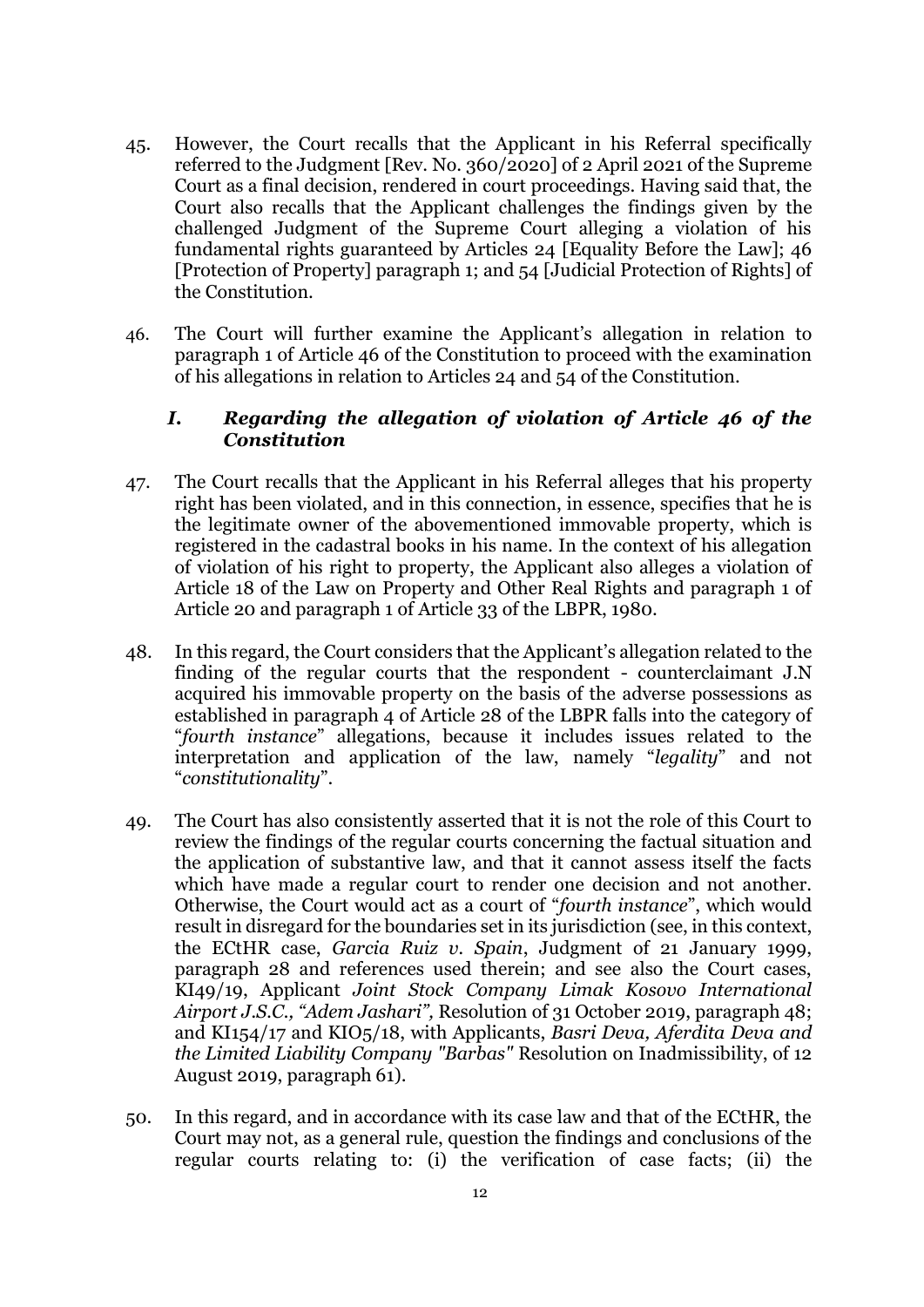interpretation and application of the law; (iii) the admissibility and evaluation of evidence at trial; (iv) substantive justice of the outcome of a civil dispute; (see similarly the case of Court KI163/18, with Applicant *Kujtim Lleshi*, Resolution on Inadmissibility, of 24 June 2020, paragraph 73).

- 51. With regard to this allegation of the Applicant, the Court notes that all decisions of the regular courts, namely of the Basic Court, the Court of Appeals and the Supreme Court provided the relevant reasoning for the rejection of the statement of claim, appeal and revision. The three instances of the regular courts confirmed that J.N. in the capacity of the respondent-counterclaimant acquired his ownership of the disputed immovable property on the basis of the adverse possession in accordance with paragraph 4 of Article 28 of the LBPR.
- 52. In this regard, the Court first recalls the finding of the Basic Court, which, *inter alia*, stated that: *"The allegation of [the Applicant] that in the present case [the Applicant] has the right of ownership of the disputed immovable property and registered in the public books, and [J.N and D.N] have usurped a part of the immovable property and that part must be handed over to him [the Applicant] because they hold it without legal basis, as such it is ungrounded, because [the Applicant] has lost the right to request the return of the disputed immovable property within the meaning of Article 37.1 and 2. of the LBPR, because according to the provision of article 28.4 of the LBPR, [J.N] has acquired the right of ownership in the part of the immovable property described as in item II, in the enacting clause of this Judgment, with the adverse possession because more than 20 years have passed that [JN] holds this part of the immovable property and has never been disturbed or impeded by [the Applicant] but a claim of a third party, until the moment of filing the claim and that to originally acquire the right of ownership by adverse possession, three conditions must be met cumulatively: that there must be possession of the thing, that the possession of the thing is in good faith and that the thing be kept longer than 20 years uninterruptedly, with a deep conviction that he keeps his property and behaves as the owner of the property, which in this case [J.N] by the evidence administered managed to substantiate these conditions with relevant and necessary facts".*
- 53. Furthermore, the Court also refers to Judgment [Ac. No. 2837/15] of 29 January 2020 of the Court of Appeals, by which the latter, *inter alia*, stated that: "*In the present case with the administered evidence, the continuity of possession and expiration of the necessary term for gaining ownership by adverse possession has been proven, as their predecessor but also [J.N and D.N] have held it in unimpeded possession in relation to [the Applicant ] since 1973, a fact that has not been contested either by [the Applicant], until the filing of the claim of this case, the latter have not been impeded by the [Applicant]'s predecessors, therefore, the conclusion of the first instance court on the grounds of the statement of claim [J.N and D.N] is in full compliance with the substantive legal provisions, in this case the Law on Basic Legal Property Relations, Article 28, paragraph 4, and that the requirements deriving from the content of the cited provision for the acquisition of property by adverse possession in this disputed case, have been completed*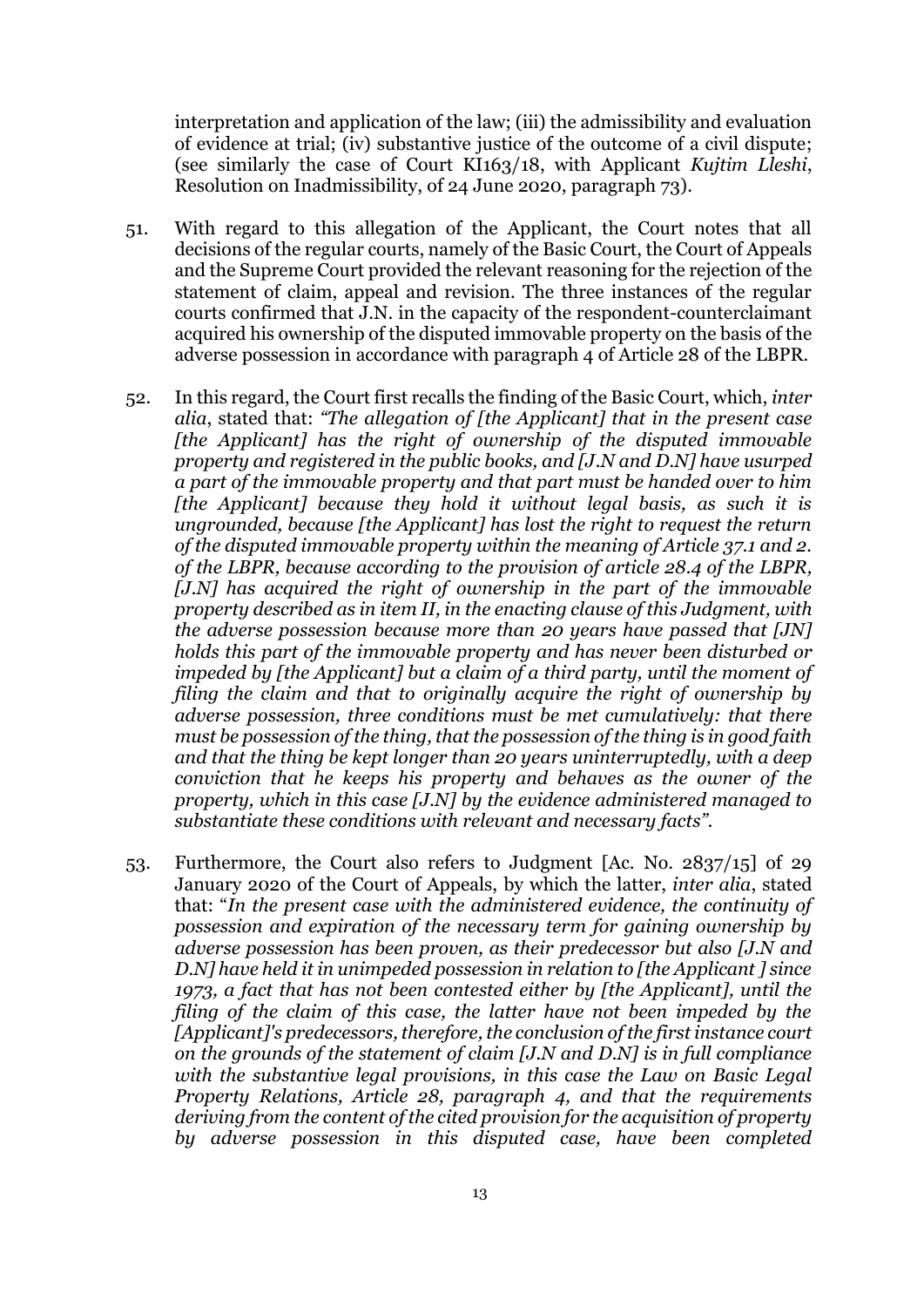*cumulatively, therefore, the appellate court accepts the decision of the first instance court as fair and lawful."*

- 54. The Court further recalls that the Supreme Court in addressing the Applicant's allegations raised in his revision filed with this Court, in essence (i) found that the Judgments of the Basic Court and that of the Court of Appeals do not contain essential violations of the provisions of the contested procedure and erroneous application of substantive law; (ii) confirmed that J.N was in possession in good faith and unhindered by others in the disputed immovable property for more than twenty (20) years and consequently on the basis of adverse possession under paragraph 4 of Article 28 of the LBPR has acquired the right of ownership over this immovable property; (iii) ascertained that the fact that the disputed immovable property is registered in the name of the Applicant does not constitute a legal basis or a way of acquiring ownership; and (iv) reasoned that in the present case the provisions of the LBPR were applied because the civil-legal relationship between the litigating parties was established before the entry into force of Law No. 03/L-154 on Property and Other Real Rights.
- 55. With regard to the Applicant's substantive allegation raised in his revision that the respondents - counterclaimants [J.N and D.N] had usurped the disputed immovable property, which was recorded in the cadastral books and according to the ownership certificate that was registered in his name, the Supreme Court reasoned that *"[...] the mere fact that the disputed immovable property was evidenced on behalf of [the Applicant], does not mean that this represents neither the legal basis nor the manner of acquiring ownership (iustus titullusmodus aquirendi), while, on the other hand, as it follows from the case file, this Court considers that [J.N] has acquired ownership over the above stated immovable property, according to the law, namely based on the institute of civil law-adverse possession-holding, namely, based on the legal provisions of Article 20, namely Article 28.4 of the Law on Basic Legal Property Relations [...]."*
- 56. The Court recalls that the Applicant his allegation of violation of his right to property, as a result of the rejection of his statement of claim and the finding of the regular courts that J.N has acquired ownership on the basis of adverse possession, in essence bases on the fact that the disputed immovable property is registered in his name and that the respondents - counterclaimants have held this part of the immovable property in bad faith.
- 57. With regards to the latter, the Court recalls that Article 46 of the Constitution does not guarantee the right to acquire property. Such a position is based on the ECtHR case law (See *Van der Mussele v. Belgium*, paragraph 48, ECtHR Judgment, of 23 November 1983; and *Slivenko and Others v. Latvia*, paragraph 121, ECtHR Judgment, of 9 October 2003).
- 58. The Applicant may allege a violation of Article 46 of the Constitution, only insofar as the challenged decision relates to his "property". Within the meaning of this provision, "property" may be "existing possessions", including claims in respect of which the applicants may have "legitimate expectations" that they will acquire an effective enjoyment of any property right (see the cases of the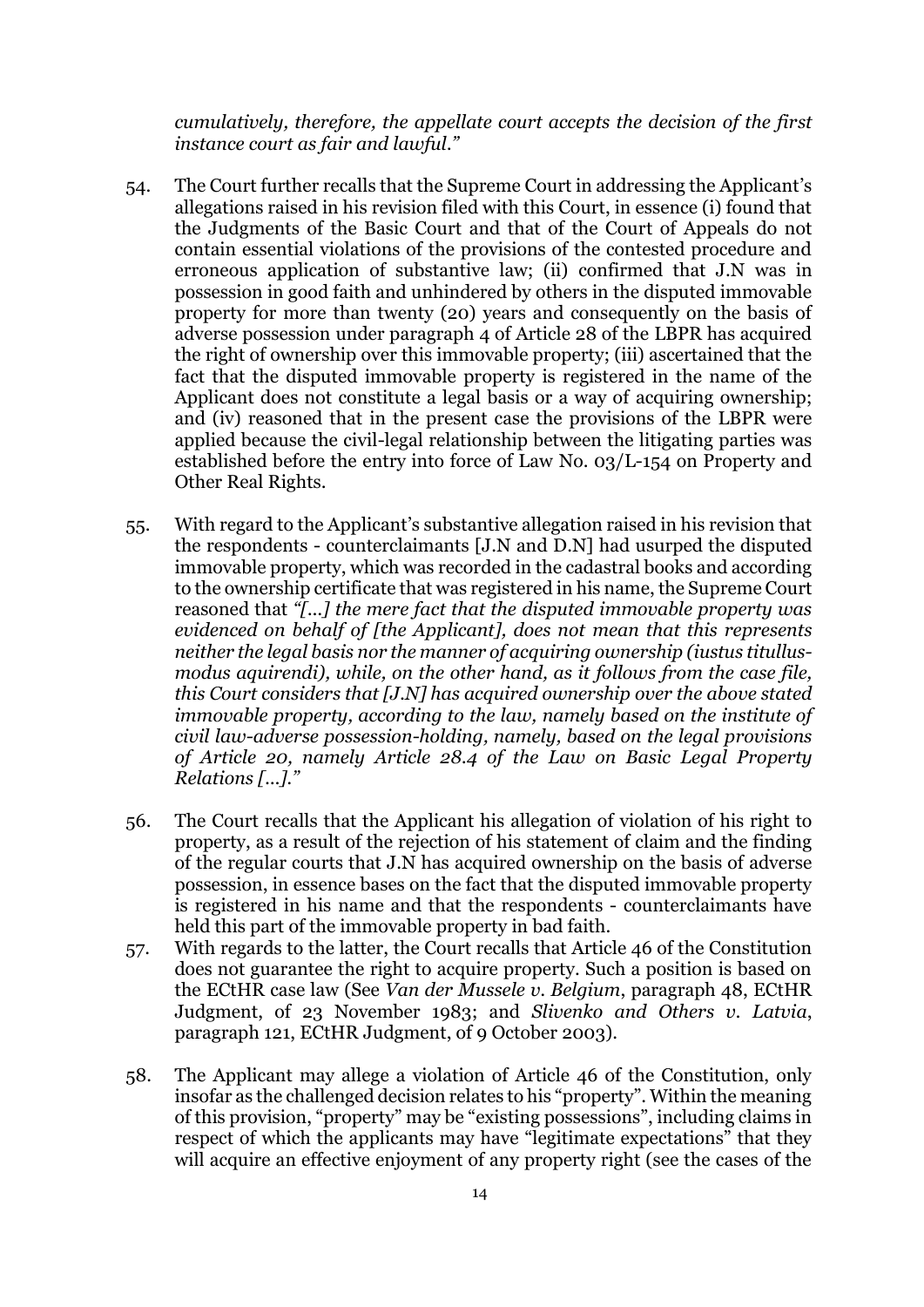Constitutional Court KI26/18, Applicant "*Jugokoka*", Resolution on Inadmissibility, of 6 November 2018, paragraph 49; and case KI156/18, Applicant *Verica (Aleksić) Vasić and Vojislav Čađenović*, Resolution on Inadmissibility, of 17 July 2019, paragraph 52 and case KI41/19, Applicant *Ramadan Koçinaj*, Resolution on Inadmissibility, of 15 January 2020, paragraph 60).

- 59. In the light of the abovementioned facts, despite the fact that the Applicant has not expressly raised allegations related to a fair trial (guaranteed by Article 31 of the Constitution), the Court considers it necessary to point out that the Applicant was able to conduct the procedure based on the principle of adversarial proceedings; that he was able to present arguments and evidence he considered relevant to his case during the various stages of the proceedings; and that all the arguments, viewed objectively, which were relevant to the resolution of his case have been duly heard and examined by the courts; that the factual and legal reasons against the challenged decisions were examined in detail; and that, according to the circumstances of the case, the proceedings, viewed in their entirety, were fair.
- 60. Therefore, based on the above, the Court considers that the Applicant has not substantiated as to how the decision on rejection of his statement of claim by the Basic Court and the finding of the latter that J.N acquired the disputed immovable property, which was evidenced on behalf of the Applicant, on the basis of adverse possession for holding it for more than twenty (20) years, a decision upheld by the Court of Appeals and the Supreme Court, has violated his right to property, guaranteed by paragraph 1 of Article 46 of the Constitution. Consequently, the Court concludes that this allegation of the Applicant of violation of his property rights, guaranteed by paragraph 1 of Article 46 of the Constitution is manifestly ill-founded on constitutional basis as established in Rule 39 (2) of the Rules of Procedure.

## *I. Regarding Articles 24 and 54 of the Constitution*

- 61. Based on the above, the Court notes that the Applicant alleges a violation of equality before the law, guaranteed by Article 24 of the Constitution. In this regard, the Applicant only stated that "*I think that equality of the parties did not exist in the present case*" by not elaborating and further reasoning how this right guaranteed by the Constitution has been violated in his case.
- 62. As to his allegation of a violation of Article 54 of the Constitution, the Applicant states that "*There has been a [violation] of the provision of Article 54 of the Constitution of the Republic of Kosovo, regarding the judicial protection of rights, here, the human rights related to property have been violated."* In addition, the Court notes that the Applicant has not elaborated and specified at all how this article of the Constitution has been violated in his case, nor does he specify whether this Article has been violated because of a violation of any other right guaranteed by the Constitution.
- 63. In this context, the Court states that, pursuant to Article 48 of the Law and paragraphs (1) (d) and (2) of Rule 39 of the Rules of Procedure and its case law,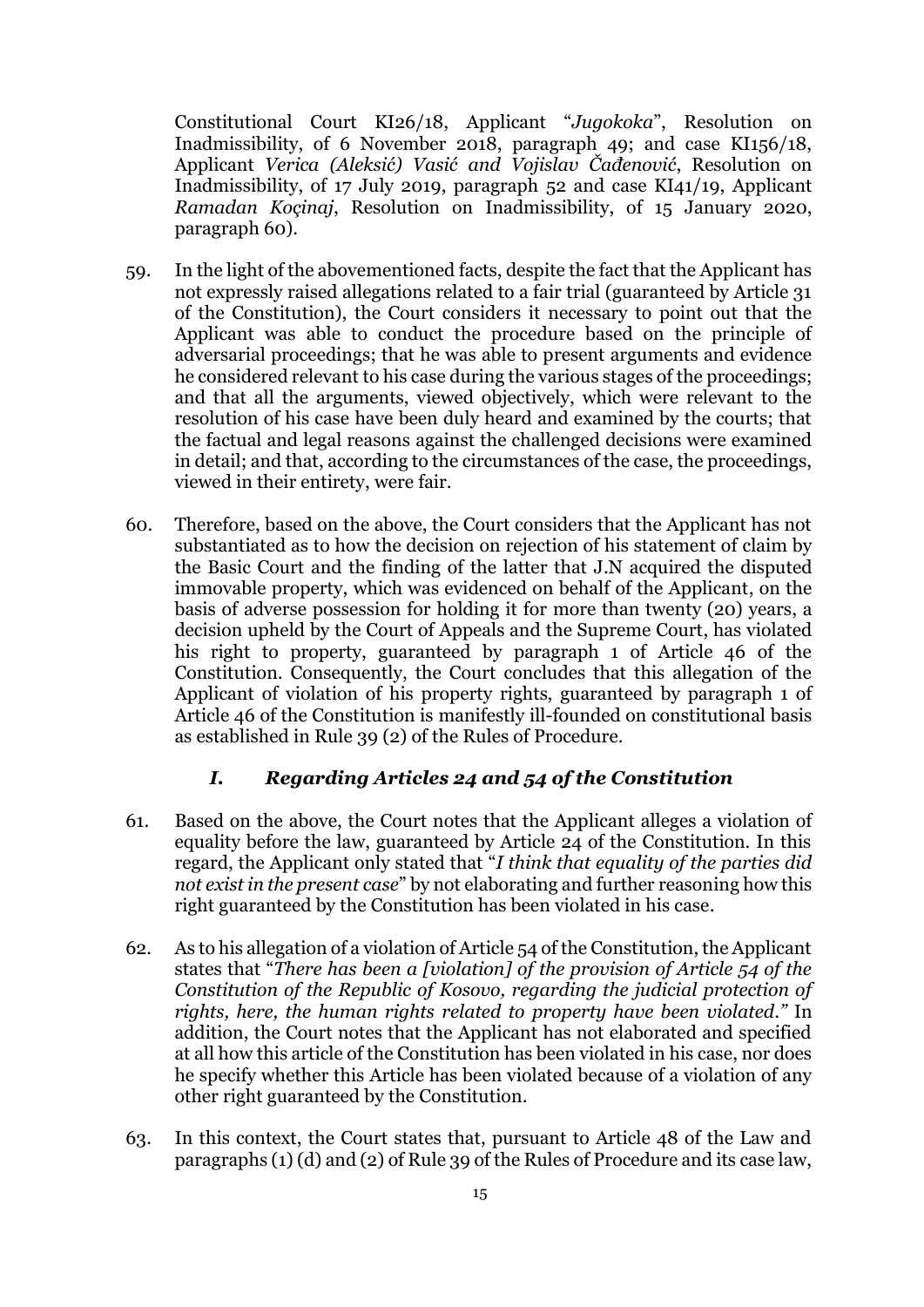it has consistently stated that (i) the parties have an obligation to accurately clarify and adequately present the facts and allegations; and also (ii) to sufficiently prove and substantiate their allegations of violation of constitutional rights or provisions. (see cases of the Court KI163/18, Applicant *Kujtim Lleshi*, cited above, paragraph 85, and KI124/20 Applicant *Muhamed Ali Ceysűlmedine*, Resolution on Inadmissibility, of 20 January 2021, paragraph 42).

- 64. Based on the above, the Court considers that the Applicant's allegation of violation of Articles 24 and 54 of the Constitution are "*unsubstantiated or unsupported*" claims, and consequently, inadmissible as established in Article 48 of the Law and Rule 39 (1) (d) of the Rules of Procedure.
- 65. Therefore, and finally, the Court finds that the Applicant's Referral is inadmissible because, the allegation (i) regarding Article 46 of the Constitution is manifestly ill-founded on constitutional basis as established in Rule 39 (2) of the Rules of Procedure; whereas (ii) with regard to Articles 24 and 54 of the Constitution, it is inadmissible as "*unsubstantiated or unsupported*" as established in Article 48 of the Law and Rule 39 (1) (d) and (2) of the Rules of Procedure.